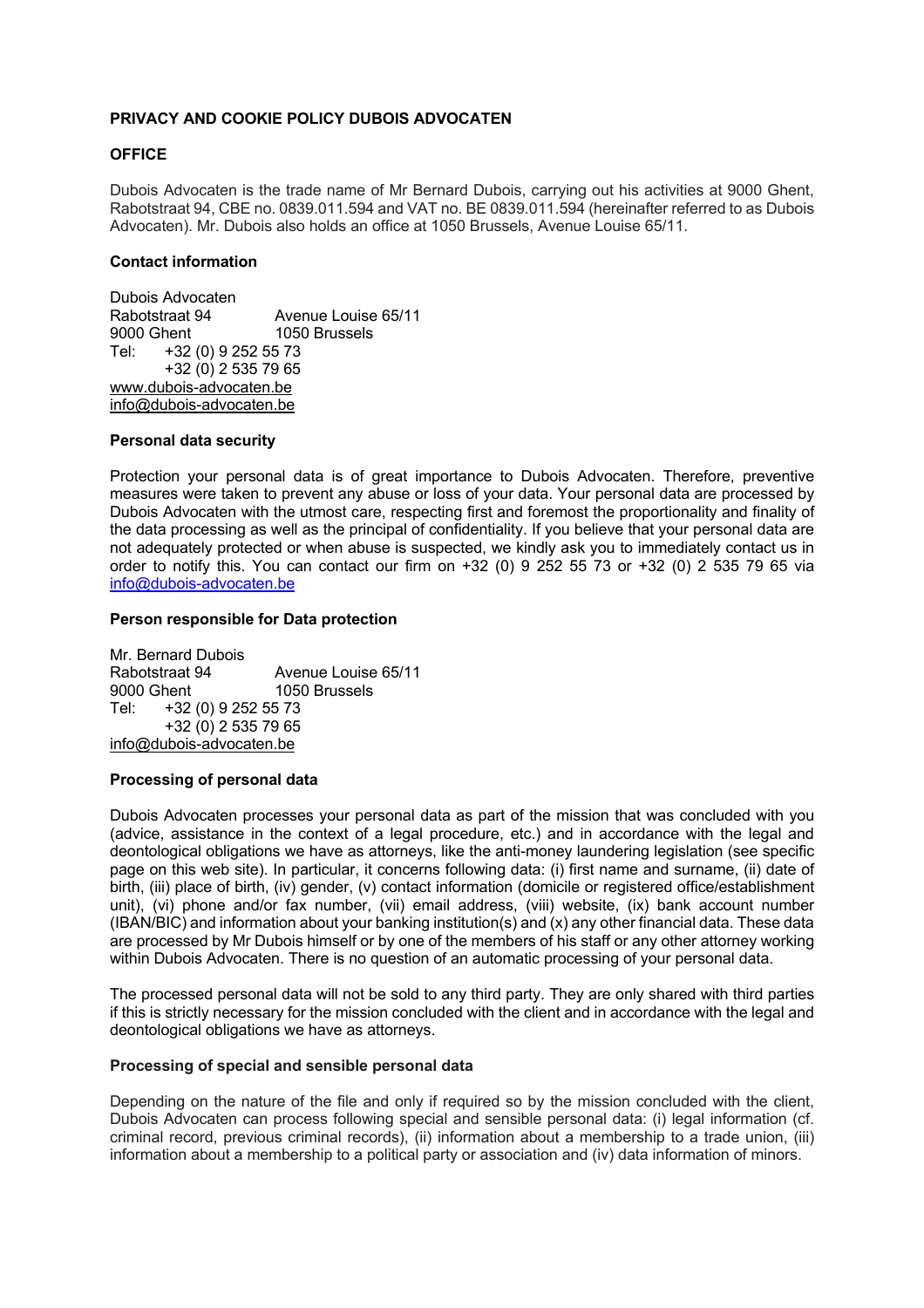#### **Conservation period**

The data processed by Dubois Advocaten in the context of the mission concluded with the client and in accordance with the legal and deontological obligations we have as attorneys, will be conserved during the legal period of 5 years counting from the date of the termination of the collaboration and this for the purpose of archiving and eventual future liability claims. The personal data are not conserved longer than strictly necessary. After expiry of the abovementioned period of 5 years, these data will be destroyed.

## **Cookie policy**

The website www.dubois-advcoaten.be uses cookies managed in our own name (own party cookies) as well as cookies managed or placed by third parties (third party cookies). As for this cookie policy, Dubois Advocaten will inform you about the use and the purpose of these cookies.

As administrator of this website, Dubois Advocaten makes use of so-called 'cookies'. Cookies are small data or text files that are installed on the computer or mobile device when visiting a website or when using a (mobile) application, conserving in this way certain user information. Cookie files contain unique codes allowing for example that your browser recognises you during your visiting, optimising in this way your user experience.

Cookies have an expiry period depending on the type of cookies (session cookies of permanent cookies). Session cookies contain information used during your current browser session. These cookies are automatically deleted when closing your browser. Permanent cookies are used to keep records of information in between different visits of the website. These data allow the website to recognise you as a repeat visitor and to react accordingly, remembering for example your language preferences. These permanent cookies have a longer service life, determined by the website.

Since cookies are also personal data, this cookie policy has to be seen in connection with our privacy policy that can also be consulted on our website. The processing of personal data is subject to the European regulation 2016/679 of the European Parliament and the Council of 27 of April 2016 on the protection of individuals with regard to the processing of personal data and concerning the free movement of those data, as well to the law of 30 July 2018 concerning the protection of individuals with regard to the processing of personal data.

There are different kinds of cookies distinguished according to their functionality, their origin and/or their storage period.

Dubois Advocaten uses mainly functional (essential) cookies for the optimal functioning of the website and are technically required for the proper functioning and the protection of the website. This will improve the user experience of the visitors. These cookies are placed without permission as they are part of the legitimate interest of Dubois Advocaten.

Dubois Advocaten also reserves the right to use non-functional cookies that can be placed for statistical or commercial purposes. Dubois Advocaten uses cookies for analytical purposes to measure the visit of the website. These cookies indicate how the website is being used. It tells us how many times a certain page is read, how much time a visitor spends on our website, etc. Statistical analyses are made of the information we receive in this way. Thanks to these statistical results, we can enhance the structure, the navigation and the content of our website and related services. We also use these data to report in a general manner about our services or in the context of research. Personal data are never transferred. The acceptance of every visitor is required for the placement of these cookies.

Disabling certain cookies may imply that certain parts of the website do not function optimally, and that certain functionalities and services can't be used.

Below you will find a list of all the cookies used on our website.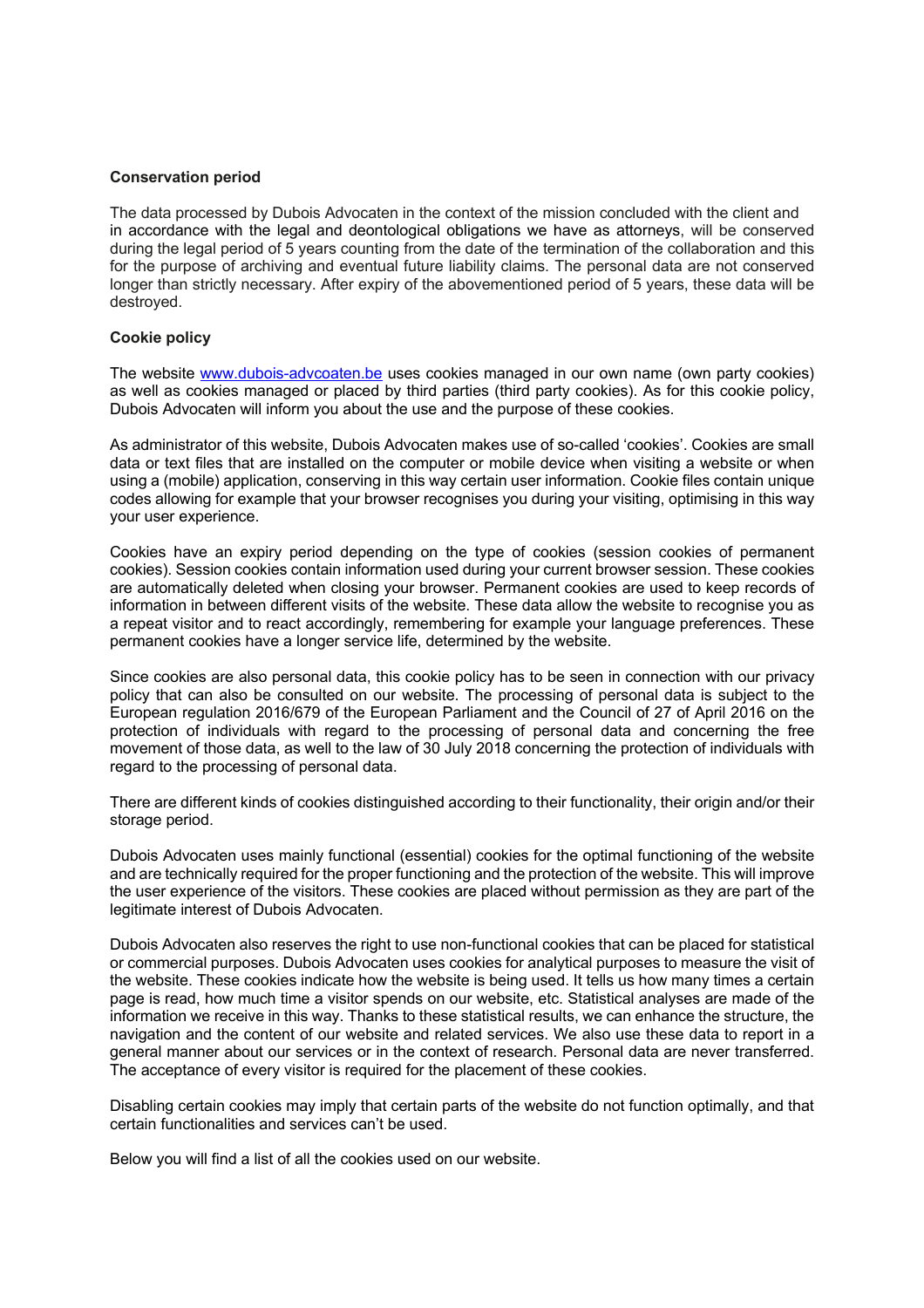## **Cookie name: \_ga**

Type of cookie: Analytics Posted by: Google Analytics Maximum retention period: 2 years Function: This cookie is installed by Google Analytics. This cookie is used to calculate visitor, session and campaign data and to keep track of the use of the site for the analysis report of the site. The cookies store information anonymously and assign a randomly generated number to identify unique visitors.

# **Cookie name: \_gid**

Type of cookie: Analytics Posted by: Google Analytics Maximum storage period: 1 day Function: This cookie is installed by Google Analytics. The cookie is used to store information about how visitors use a website and helps create an analytical report about how the website is doing. The data collected, including the number of visitors, the source from which they come and the pages visited in an anonymous form.

## **Cookie name: \_gat\_gtag\_UA\_163341592\_1**

Type of cookie: Analytics Posted by: Google Analytics Maximum storage time: 1 minute Function: Google uses this cookie to distinguish users.

## **Cookie name: viewed\_cookie\_policy**

Type of cookie: Necessary Posted by: GDPR Cookie Consent plugin Maximum retention period: 11 months Function: The cookie is set by the GDPR Cookie Consent plugin and is used to store whether or not the user has consented to the use of cookies. No personal data is stored.

## **Cookie name: cookieawinfo-checkbox-necessary**

Type of cookie: Necessary Posted by: GDPR Cookie Consent plugin Maximum retention period: 11 months Function: This cookie is set by GDPR Cookie Consent plugin. The cookies are used to store the user's consent for the cookies in the "Necessary" category.

## **Cookie name: cookieawinfo-checkbox-non-necessary**

Type of cookie: Necessary Posted by: GDPR Cookie Consent plugin Maximum retention period: 11 months Function: This cookie is set by GDPR Cookie Consent plugin. The cookies are used to store the user's consent for the cookies in the "Not necessary" category.

# **Cookie name: test\_cookie**

Type of cookie: Necessary Posted by: GDPR Cookie Consent plugin Maximum retention period: 11 months Function: This cookie is set by GDPR Cookie Consent plugin. The purpose of the cookie is to determine whether the user's browser supports cookies.

In all commonly used browsers, you can check the settings or options, and you can indicate which cookies you want to allow. If you can't find these settings, you can consult the help function of your browser. Via your browser, you can consult and remove the existing cookies on your computer, and you can choose to not accept them in the future.

The links bellow will help you to find all the necessary information you need to apply eventual changes.

| $\overline{\phantom{a}}$         | ~'                 | Satar                 | . Explorer                                    |
|----------------------------------|--------------------|-----------------------|-----------------------------------------------|
| <b>Firetox</b>                   | <b>Chrome</b>      |                       | lnternet '                                    |
| $- \cdot$<br>Firefox<br>(mobile) | Chrome<br>(mobile) | .<br>(mobile<br>خatar | Microsoft<br>$\overline{\phantom{0}}$<br>Edge |